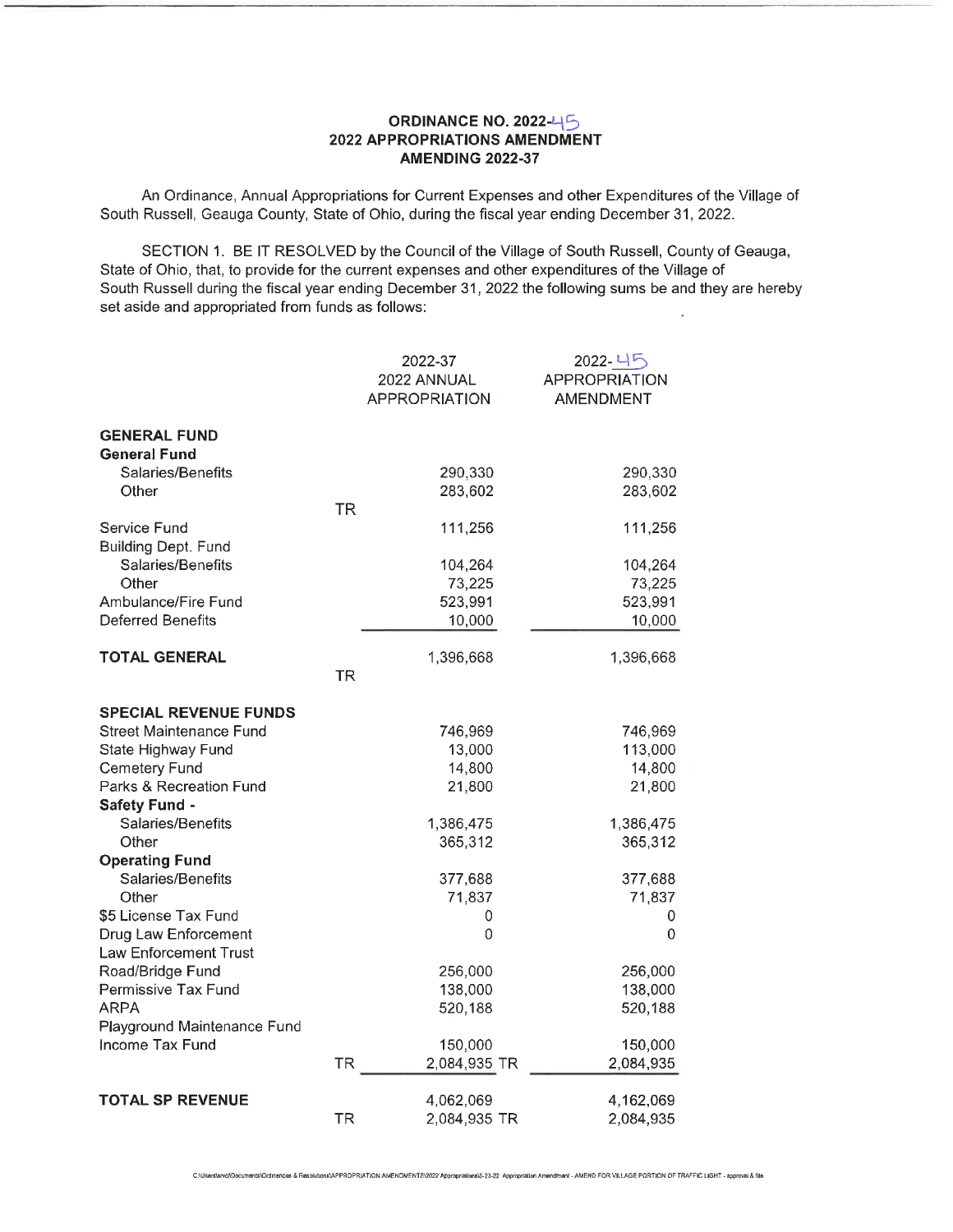| <b>CAPITAL PROJECTS FUNDS</b>   |                 |                 |
|---------------------------------|-----------------|-----------------|
| Special Road Fund               | 151,200         | 151,200         |
| Special Building/Land Fund      | 15,000          | 15,000          |
| Lake Louise Bridge Fund         | 40,000          | 40,000          |
| Manor Brook Project Fund        | 103,700         | 103,700         |
| Natureworks Playground          | 4,031           | 4,031           |
| Parkland Dam Fund               | 15,000          | 15,000          |
| Village Hall Headwater          |                 |                 |
| <b>Special Equipment Fund</b>   | 0               | 0               |
| <b>TOTAL CAPITAL</b>            | 328,931         | 328,931         |
| <b>TRUST &amp; AGENCY FUNDS</b> |                 |                 |
| <b>Bldg/Constr Deposits</b>     | 88,850          | 88,850          |
| Escrow - Issue II               | 0               | 0               |
| <b>TOTAL AGENCY</b>             | 88,850          | 88,850          |
| <b>TOTAL ALL FUNDS</b>          | 5,876,518       | 5,976,518       |
|                                 | TR<br>2,084,935 | 2,084,935<br>TR |
| <b>GRAND TOTAL</b>              | 7,961,453.00    | 8,061,453.00    |

SECTION 2. And the Village Fiscal Officer is hereby authorized to draw warrants on the Village Treasurer for payments from any of the foregoing appropriations upon receiving proper certificates and vouchers therefore approved by the board or officers authorized by law to approve the same or an Ordinance or Resolution of Council to make the expenditures; provided that no warrants shall be drawn or paid for salaries or wages except to persons employed by authority of and in accordance with law or ordinance. Provided further that the appropriations for contingencies can only be expended upon appeal of two-thirds vote of Council for items of expense constituting a legal obligation against the Village, and for purposes other than those covered by other specific appropriations herein made.

SECTION 3. This Ordinance shall take effect at the earliest period allowed by law.

Passed:

William S. Koms

President of Council

Attest: mille Kommond